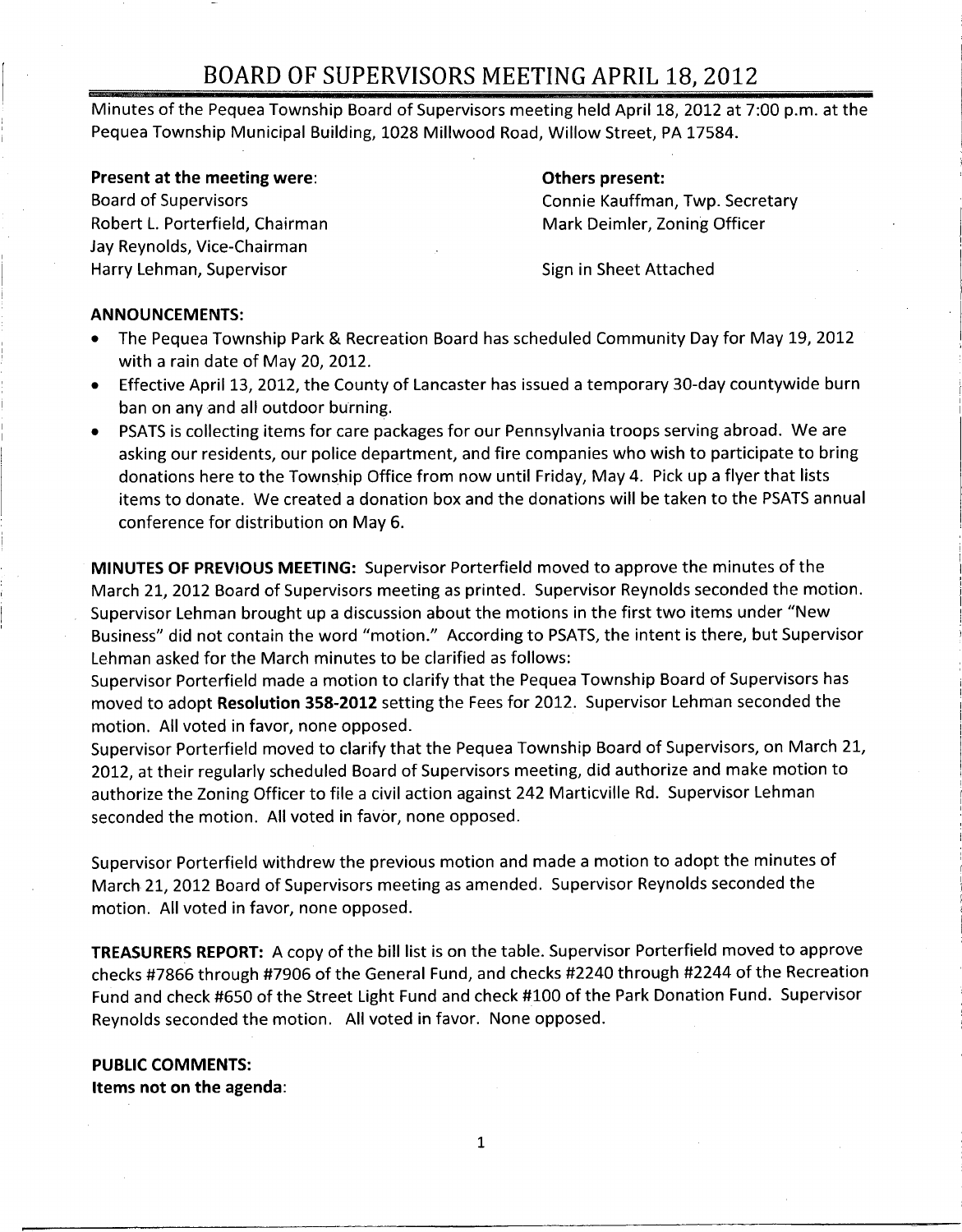Thelma Hodson commented about her election signs which disappeared from her property and were replaced with signs for the opposition.

Supervisor Lehman replied the candidates should just run on their own merit and the property owners should be given proper respect.

John Hickey questioned Supervisors Lehman and Reynolds about their campaign push to not have <sup>a</sup> Roadmaster be <sup>a</sup> Supervisor.

Supervisor Lehman responded that he believes <sup>a</sup> paid township employee should not be <sup>a</sup> Supervisor. Supervisor Reynolds stated that Bob applied for the job before he opted to run for Supervisor and he had <sup>a</sup> right to run for Supervisor.

Tina Virgil asked how we came up with a payment of \$26,000.00 to pay the Bittses.

After discussion, the Board concluded the Bittses came up with their own number through their attorney and presented it to the Solicitor and this can be found in the public record.

## OLD BUSINESS:

- 1. Update Secretary and Treasurer Job Descriptions Supervisor Porterfield made <sup>a</sup> motion that we adopt the new job descriptions as prepared and include them in the Personnel Policy and remove the old job descriptions. Supervisor Lehman seconded the motion. All voted in favor, none opposed.
- 2. Southern Lancaster County Inter-Municipal Agreement (EMC) Supervisor Reynolds stated the next meeting is May 23, 2012. A template agreement is being updated and discussed further and will be finalized and taken back to the respective Boards of Supervisors to review, then approve or reject. Tabled until next month.
- 3. Millwood Road Parallel Stormwater Management Supervisor Porterfield stated we are still waiting for <sup>a</sup> drawing and <sup>a</sup> highway occupancy permit. After discussion, this item was tabled until next month.
- 4. Penn Grant Rd. & Millwood Rd. intersection Supervisor Porterfield received <sup>a</sup> letter of response back from the traffic division of PENNDOT, they are starting the study, and we should allow up to thirty days for the completion of the study. Tabled until next month.

## NEW BUSINESS:

1. Carriage House Drive Paving Bid Acceptance — Supervisor Porterfield stated Highway Materials bid W BUSINESS:<br>Carriage House Drive Paving Bid Acceptance – Supervisor Porterfield stated Highway Materia<br>was \$103,638.08 and Long's Asphalt, Inc. was \$103,445.58. Supervisor Porterfield moved to<br>award the contract for Leveli award the contract for Leveling/Wearing Course and Paving Fabric for Carriage House Dr. to<br>Long's Asphalt for a total cost of \$103,445.58. Supervisor Lehman seconded the motion. All Lannage Concept Carriege Counsel and Long's Asphalt, Inc. was \$103,445.58. Supervisor Porterfield moved to award the contract for Leveling/Wearing Course and Paving Fabric for Carriage House Dr. to Long's Asphalt for a tot voted in favor, none opposed.

Mr. Hickey questioned the paving of Carriage House Drive while repairs to Herrville Road seem to be ignored. Supervisor Porterfield said Scott Boyd was going to help us with walk-around money last year, but now there's nothing available. Supervisor Porterfield explained Item #3 is on our agenda so the Roadmaster can apply for an ARLE grant and correct the drop-off issues. Supervisor Porterfield said we are concerned about that gutter and have not forgotten about it. agenda so the Roadmaster can apply for an ARLE grant and correct the drop-c<br>Supervisor Porterfield said we are concerned about that gutter and have not f<br>Supervisor Lehman said that is why our budget is \$50,000.00 higher t

2. MS-4 Annual Report -Supervisor Porterfield moved to direct the Township Engineer to create the 2011 MS-4 Report and authorized the expenditures necessary to pay the Engineer for creating the report. Supervisor Lehman seconded the motion. All voted in favor, none opposed. Supervisor Porterfield explained this is the report that was not filed in 2008 and 2009.

2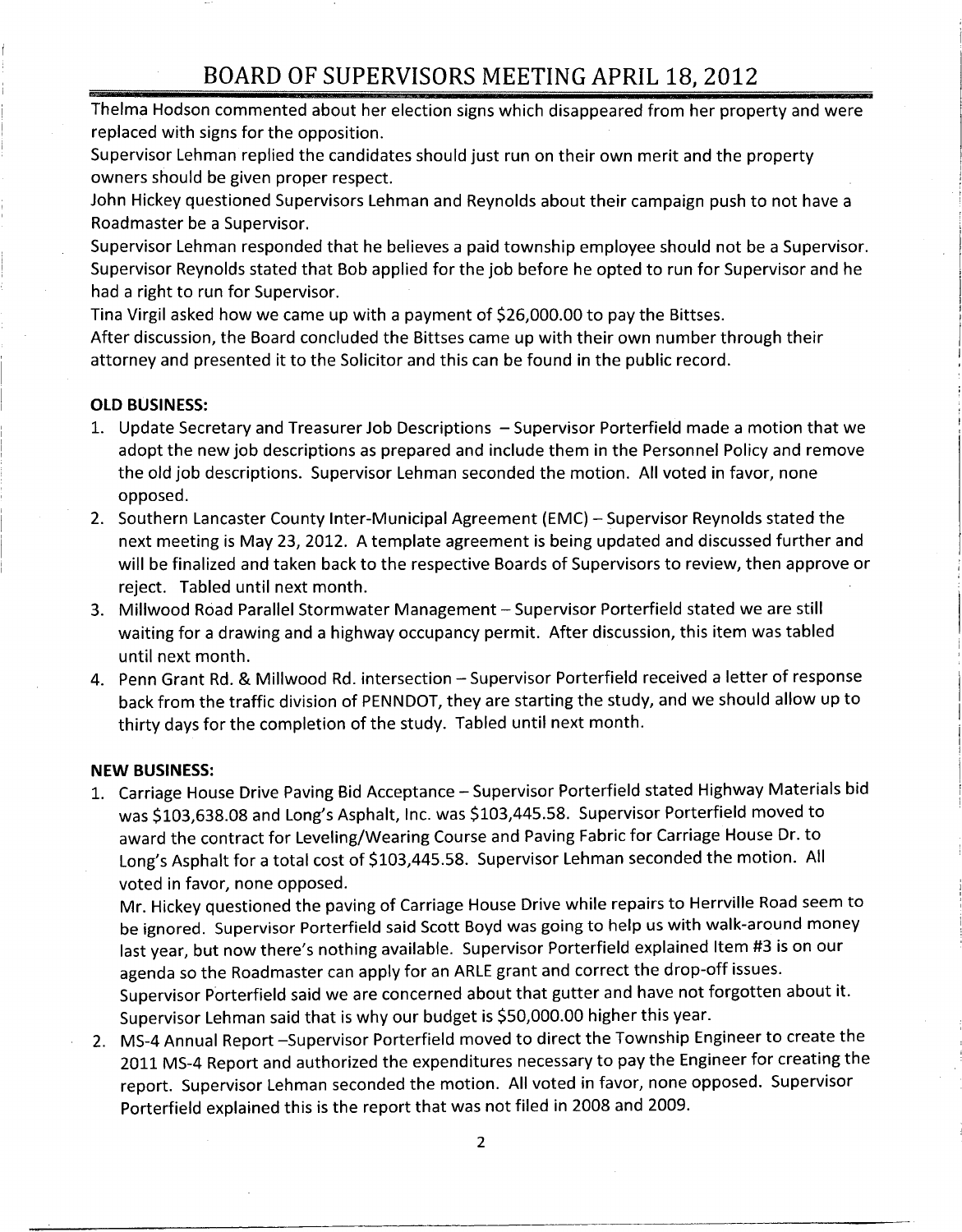- 3. ARLE Grant Application Following an explanation by Supervisor Porterfield, Supervisor Lehman moved to authorize the Pequea Township Roadmaster to make application for the ARLE Automated Red Light Enforcement) Grant for 2012. Supervisor Reynolds seconded the motion. All voted in favor, none opposed.
- 4. Approval for license to operate <sup>a</sup> junk yard from April 1, 2012 March 31, 2013 Supervisor Porterfield moved to grant License #2012 to Kenneth Jenks to operate a junk yard for the term April 1, 2012 through March 31, 2013 upon receipt of payment. Supervisor Lehman seconded the motion. Following <sup>a</sup> brief discussion, all voted in favor, none opposed.
- 5. Following <sup>a</sup> discussion about outdated content in the Junk Yard Ordinance, Zoning Officer, Mr. Deimler commented that this Ordinance is virtually unenforceable because it's too old and it needs to be updated. Supervisor Lehman moved that we have our Zoning Officer investigate the Ordinance and recommend any changes, corrections, deletions. Supervisor Reynolds seconded the motion. All voted in favor, none opposed.
- 6. Silver Mine Park Board recommendation for temporary placement of additional port -o- potties Supervisor Lehman moved that the VanderPlate wedding party be permitted to have two port -apotties placed in the recreation parking lot for the weekend of June 9. Supervisor Reynolds seconded the motion. All voted in favor, none opposed.
- 7. Reimbursement Police Legal Fees Following an explanation about <sup>a</sup> letter from Conestoga Township in reference to reimbursing Police Legal Fees, Supervisor Lehman moved that in the spirit of good will Pequea Township donate the sum of \$8,700.00 to the Southern Regional Police Commission. The motion died for lack of <sup>a</sup> second.
- 8. Resignation of Diane Janney-Schall Citizen Representative (SRPC) Supervisor Lehman moved to accept the resignation of Diane Janney-Schall Citizen Representative (Southern Regional Police Commission). Supervisor Reynolds seconded the motion. All voted in favor, none opposed. Jackie Johns questioned if there were personal threats made. Supervisor Lehman clarified it was fear of" personal threats. Ms. Johns asked Chief Fiorill if there was <sup>a</sup> complaint filed to which he replied, "No."
- 9. Appointment of new Citizen Representative (Southern Regional Police Commission) Following <sup>a</sup> discussion on finding <sup>a</sup> replacement, the Board of Supervisors decided that they would advertise for the position and in the same notice, advertise the special meeting where the appointment will be made.
- 10. Annual Rec Alliance Bike Ride Sunday June 24, 2012 Supervisor Lehman moved to approve the 3rd Annual Rec Alliance Bike Ride on June 24, 2012. Supervisor Reynolds seconded the motion. All voted in favor, none opposed.

#### ADDENDUM:

1. PSATS Annual Conference — Supervisor Lehman moved to grant the request for the secretary to attend the PSATS Annual Conference for one day May 6, 2012 at <sup>a</sup> cost of \$25.00. Supervisor Reynolds seconded the motion. All voted in favor, none opposed.

#### DEPARTMENTAL REPORTS:

Road Crew — Report on file. Roadmaster Porterfield explained the Federal Government mandate concerning underground storage tanks. Supervisor Lehman moved that we authorize Supervisor Porterfield as Roadmaster to take the on -line course at <sup>a</sup> cost of \$179.00. Supervisor Reynolds

3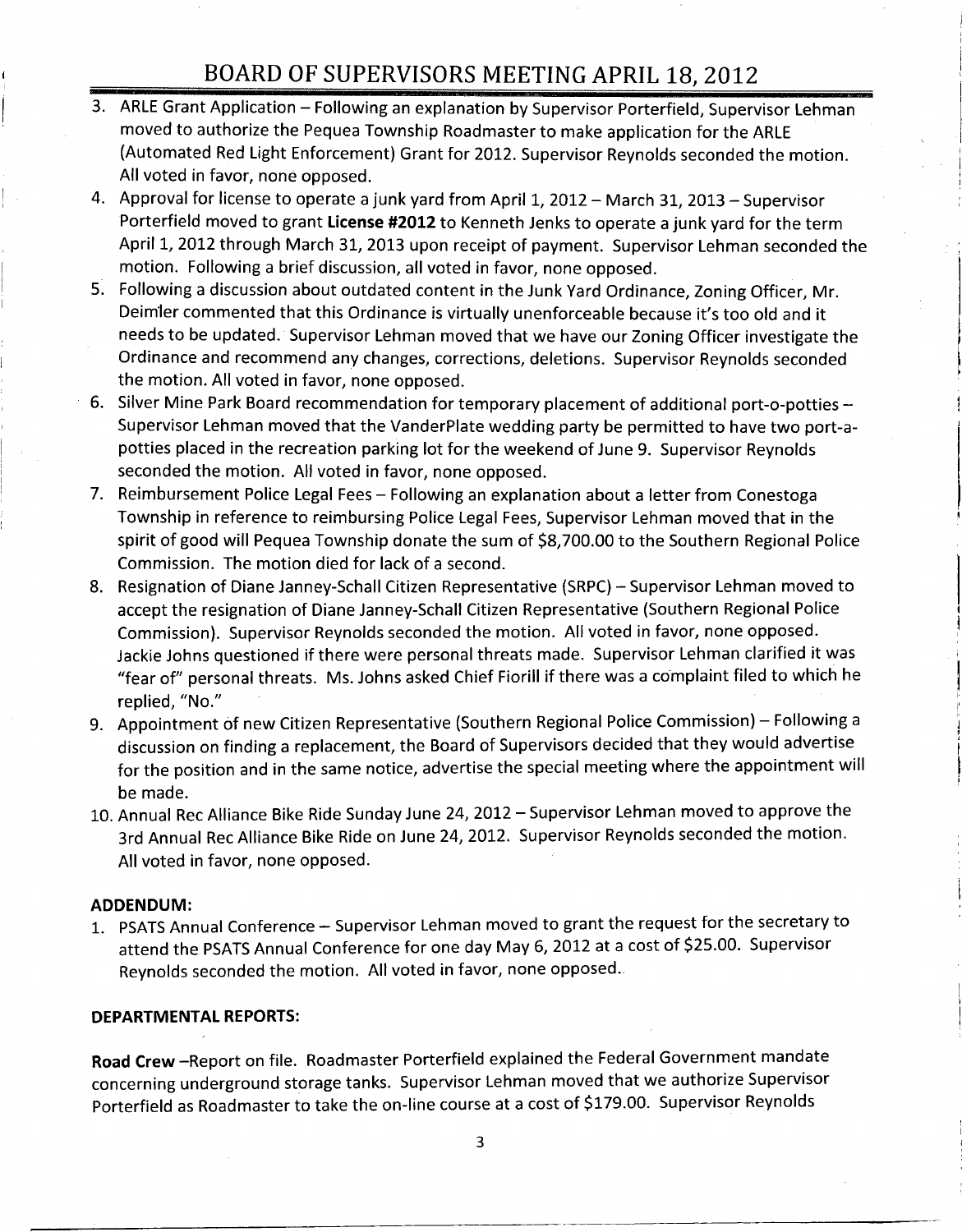seconded the motion. All voted in favor, none opposed. Roadmaster Porterfield explained the  $\vert$ 2011 DOT DOT DIVITO OT OUR THEFTITY THE TAT THE 20, 2022<br>Seconded the motion. All voted in favor, none opposed. Roadmaster Porterfield explained the<br>29,195.00 of our FEMA/PEMA Tropical Depression Lee money has been receive Township and the road crew has started some of the work.

Zoning/Code Officer  $-$  Report on file.

Southern Regional Police Department -March Monthly Report is on the table. Officer Ondeck gave the report.

Southern Regional Police Commission — March Meeting Minutes are on the table.

Southern Lancaster County Inter-Municipal Council - Supervisor Reynolds said there was no meeting.

Emergency Management Coordinator — Burn ban in effect.

#### ADVISORY BOARD REPORTS:

Pequea Township Planning Commission — Meeting held April 5, 2012.

Pequea Township Zoning Hearing Board — No meeting held in April.

Pequea Township Park & Recreation Board — Meeting held April 11, 2012. Minutes are on the table. The Police Car has arrived and it may be at Community Day.

MEETING ADJOURNED: The meeting adjourned at 8:20 p.m.

Respectfully submitted,

Connie Koffra

Connie Kauffman, Township Secretary